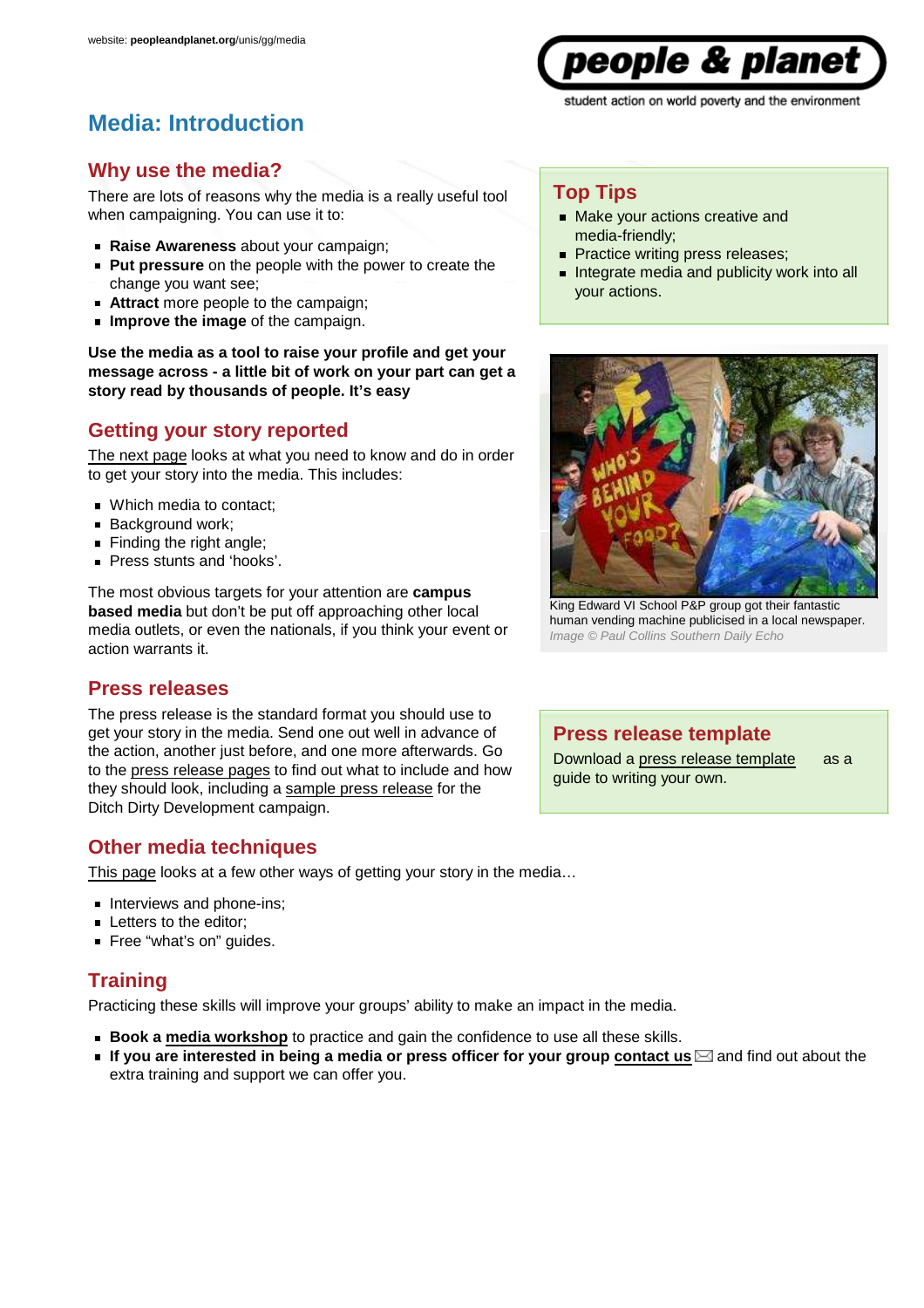

# **Media: Getting your story reported**

**How can you get your story reported? If you know how the media works, with a bit of practice you can be front page news!**

# **Which media should you use?**

Try as many of these as you feel up to but think about the audience you want to target and where you've seen similar stories before.

- **Campus paper, newsletter and radio:** probably the easiest and most useful for your group. The best way is to get to know someone in the editorial or news team, but if not you can just send them a press release. They're usually short of news, and if you get them on side they can become key campaign allies.
- **Local papers and radio**: They love stories about young people doing interesting things, and especially photo opportunities, so it's worth press releasing them.
- **Alternative media:** You can get your stories out to activist networks through all kinds of alternative publications. Two examples are the Indymedia , a website to which you can add your own news, and Schnews , a weekly activists newsletter in paper and email form.
- **Press associations:** The press association distribute news to media around the country, so if you can get them to include your story, you have instant access to a huge range of media. To do that, you simply send them a news release by email to copy@pa.press.net.
- **National media:** If you think your story's good enough, why not release it to the national media? You can send your press release by email or fax. They hold stories on file, so even if you don´t make it in first time, they may look you up sometime in the future.

Don't forget the **P&P network:** Let other groups know about what you've been doing and any successful actions or campaigns you've run by **uploading your stories and pictures onto the P&P website** at peopleandplanet.org/news/contribute/

# **Top Tips**

- Know how the media works and play to it:
- Find a local angle to every story;
- Make your stunts exciting, but with a clear and rational aim!



The P&P group at UCLan secured a double page spread in their student paper.

**Joe Bardwell, student member of the Management Committee and former UCLan group organiser, says:**

Student media is an amazing resource: it has the ability to reach your target audience, the students, like no other outlet. It's not really a challenge to get something in the paper, particularly a student paper, they are looking for stories about students. People & Planet at most unis will be one of the most exciting things happening. Press release your events to local and student media - it's free publicity!

# **Background work**

You will need to do a little research and get together the following information for your target media:

- **Editorial/news e-mail address** (e-mail is the preferred method of receiving news for most media outlets now).
- **Editorial/news phone & fax number.**
- **Deadline** find out when they need stories by, as there's no point sending them news if it's too late for them to use it!
- **Name of the environment/politics/education/development correspondents.** In the case of small local, or student outfits, these will probably be the news team. It's also worth getting the details of the features editor so that you can try and get them to include a larger piece at some stage.

Now **give them a call** and introduce yourself. Explain a little about your group, what you do and why. **Tell them you're available for comment** (assuming you are) on the issues you work on, and say you will send them press releases whenever your group does interesting things. You might want to **offer to write articles on eco/social issues**, or help them put together a feature.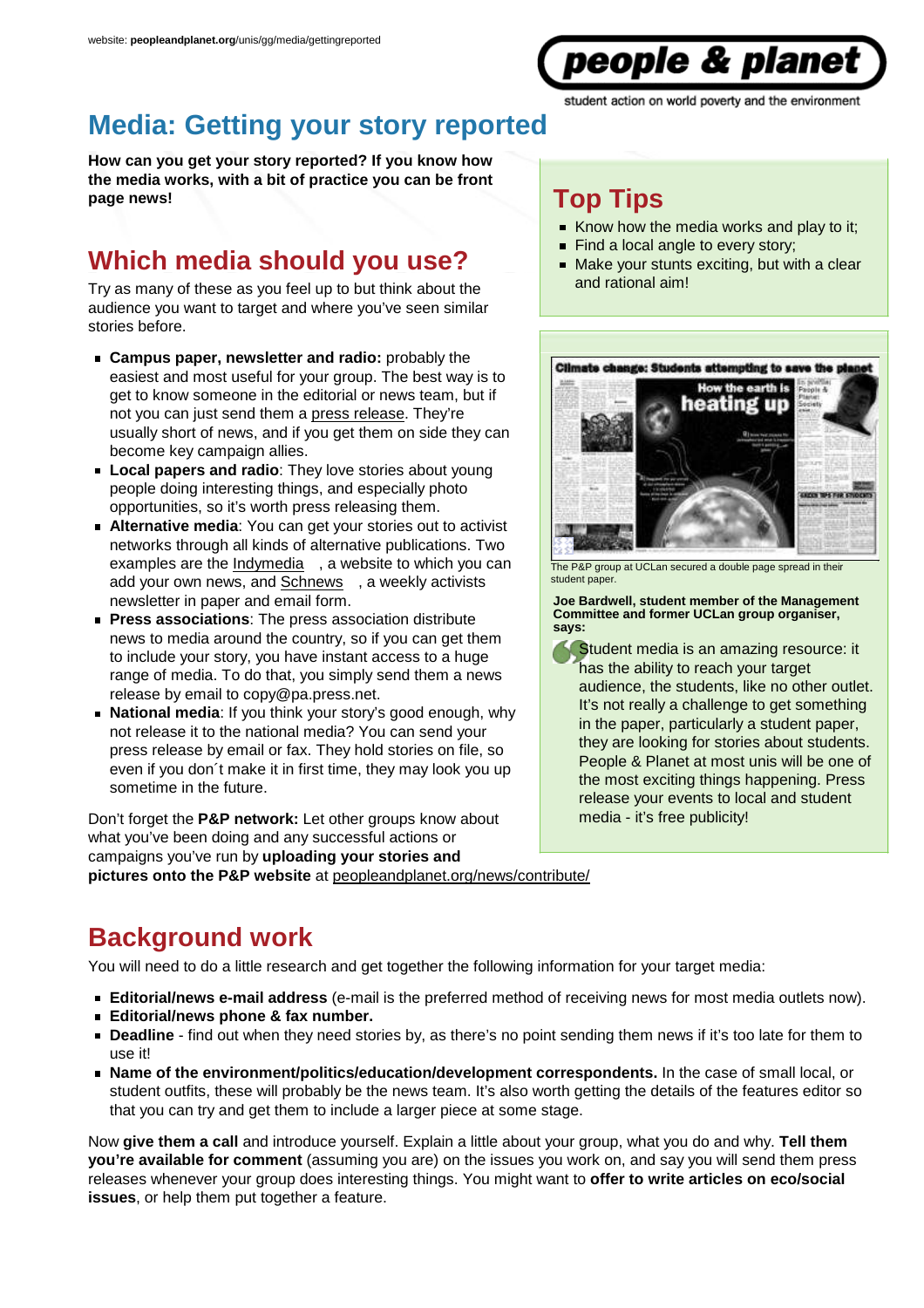# **Getting the story out**

Now you've done the background work, it's time to get the story out there. You'll usually do this through a **press release**, an **interview**, a **letter to the editor**, or some combination of the three. To get news attention your story must be a current issue, or a current development of a long running issue. **If you're going for local coverage, it must also have a local angle.**

### **Finding the right angle**

To get coverage of a story it is important to **present it attractively to the journalist.** For local news this angle must have some obvious local significance or relevance. Any story that requires complex reader knowledge of financial, economic or political matters will have difficulty in gaining coverage.

### **Examples of good local-angle 'headlines' connected to international issues are:**

- Students lobby local MP on AIDS.
- Local MP endorses students' Ditch Dirty Development campaign.
- Local P&P group raises over £1000 in aid of Fairtrade campaign.
- Local factory involved in production of chemical weapons.

When writing these stories, the journalist will have to include some background information on the issue for the reader. As a result the **general public learns about the issue directly through news stories**. The amount of coverage a pressure group obtains will largely be determined by the **quantity and quality of the stories** it provides for the media.

### **The quality, as viewed by the journalist, is related to two things:**

- **Up-to-date:** in most frequent publications news stories are about current events, not situations. The existence of a given situation - poverty, the unfairness of the international trade system - does not count as news. However, changes in a given situation or the revelation of new facts about a situation are often considered as news.
- **Reader interest:** for the commercial media the overwhelming priority is news that sell papers or attract viewers. Unfortunately, this does not always mean news of true importance.

Campaigners talk about **finding a 'hook'** - something to make a situation newsworthy and interesting. Good 'hooks' include: \* events \* anniversaries \* national days \* milestones \* statistics \* reports

#### **Finding the right hook will be the most important part of your media strategy.**

### **Press stunts**

**When planning an event, keep the needs of the media in mind**. They look for events that are:

- **Imaginative:** try to brainstorm creative and original ideas with your group. One of the reasons for the drop in the coverage of marches and rallies is that the media have become bored with them. Your events should therefore aim to capture the attention of the media by being a bit different.
- **Visual:** by providing a great photo opportunity, your message will gain coverage by accompanying the image.
- **Relevant:** try to come up with some clear link between the event and the issue.

The range of newsworthy events is very broad, from meetings to demonstrations. Events are sometimes held with the sole intention of gaining coverage. Greenpeace, for example, favour draping large banners from conspicuous structures. Editors are increasingly reluctant to cooperate with these publicity stunts if they feel they are being 'used' and it is often better to hold a real event for the media to cover.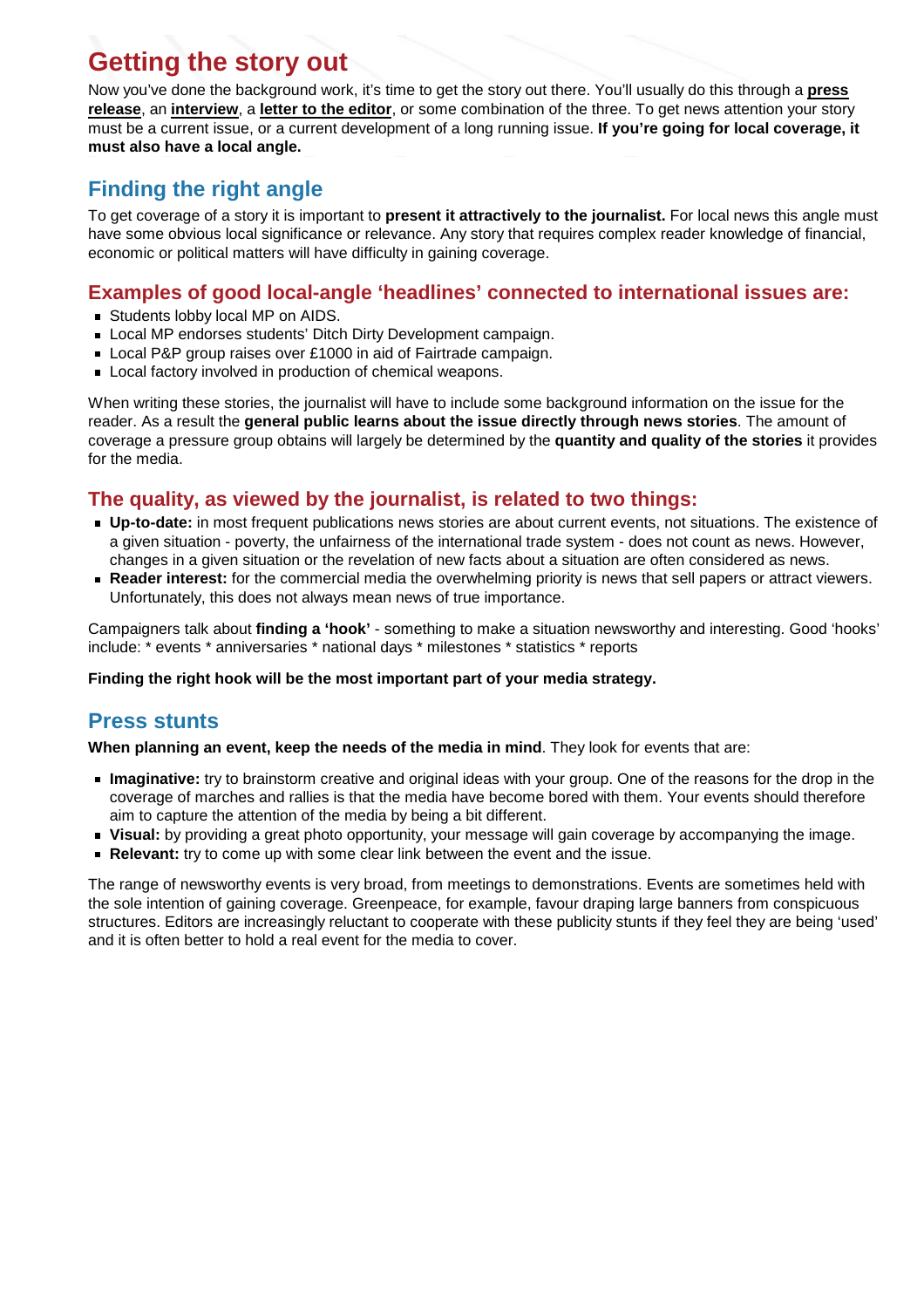# **Media: Press Releases**

**The press release is the standard format you must use to get your story in the media, and the best way of getting all the information across. Using them with the student media will make you stand out.**

### **Writing your news release**

#### **Content**

Before you start writing your press release think about:

- What is **the story.** Why should the media cover this? What is your **local or human angle** or **hook**?
- **Your message.** What are the key points that you want to get across about your campaign?
- **Who are your audience?** What language should you use to make it appeal to them?
- How can you make it as **concise and clear** as possible?

#### **Format**

To be effective, a press release needs a certain format. It must fit on one side of A4, be in a legible size and font and contain the following things:

- On headed paper, **make sure it says 'Press Release' at the top**;
- **Give contact details:** the name of the person dealing with the media and a mobile number that will be switched on;
- **Date it and give it a snappy title.** Make sure the title makes it clear what the story is don't make it too obscure and avoid puns;
- If you want photographers or camera crews to attend, **mark it 'Photo Opportunity Crews welcome'**;
- **Make it clear when the story is for**, usually: 'For immediate release'. If you need to keep the story secret until a certain date be wary of sending a press release in advance - the media won't always hold a story if you've 'embargoed' it;
- **Use the first paragraph to outline the whole story in brief.** This should explain the headline and the who, what, when, where, how and why. Expand in the second (and maybe a third) paragraph, with extra layers of information in decreasing order of importance. The body of the press release should be structured just like a news story, so that it can be cut from the bottom always leaving the main story intact;
- **Stick in a quote from a group spokesperson.** The print press will often use this in their story, so make it count. Try to keep it short and punchy;
- If you have a **photo, put it in a separate box** in the press release and explain what it is of;
- **Mark the Release 'ENDS'** so they know it's over (sounds obvious, but do it anyway!);
- **Repeat the contact details**;
- Finally, add **'Notes for the editor'.** This is where you can stick in all those crucial statistics and references to United Nations reports etc. This can be on a separate sheet, but don't add too much.

#### **Check it and double check it for obvious mistakes. Does it get your key messages across concisely?**

### **Sending it Out**

- **Email** or fax your press release (using the details you collected in your background research), a week in 1. advance of your event or action. Personalise the email header.
- 2. Phone up after sending the press release. Say something like *'I'm just calling to talk about the story...*' Ask if they're clear on the detail, and whether they want to ask any questions. This is an excuse to tell them how fantastic your story is. If they haven't received your press release ask if you can send it again.
- If the press don't turn-up to your action, **take some photos and press release it again afterwards.** Put it in the 3. independent press, up on your website and send it to the P&P office.
- 4. If the press do pick the story up, you could also end up being **invited to give an interview.** There is more advice on this on our interview pages.

### **Top Tips**

- Make sure you use this format;
- Send one out well in advance of the action, another just before, and one more afterwards.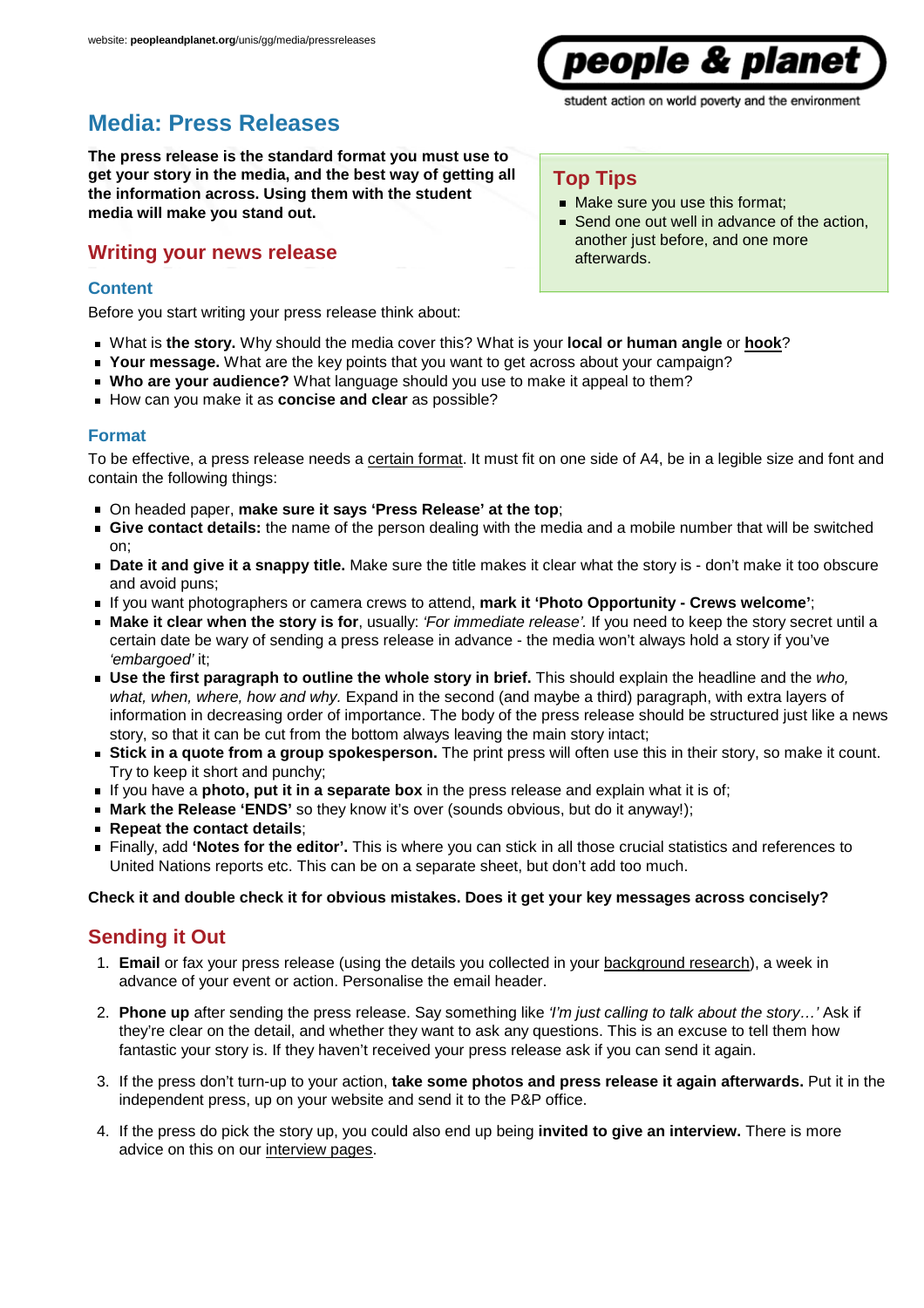# *people & planet*

student action on world poverty and the environment

## **Media: Sample Press Release**

Press releases are usually sent in a format which gets the message across best. Download our template , and have a look below to see how this might look in practice.

#### FOR IMMEDIATE RELEASE

### **Local students build pipeline to end aid for oil outrage**

#### **Photo opportunity 11am, Wednesday 10 October, University Square**

**Contact:** Name of someone who will be available to talk about the campaign and action. 07890 123456

University of Ourtown People & Planet group will be building a giant oil pipeline across University Square at 11am on Wednesday 10 October. They are protesting against spending UK development aid on climate changing fossil fuel extraction projects, and are demanding support for low carbon, renewable energy. The pipeline will be signed by members of the public, and delivered to the UK's Department for International Development.

UK development aid is currently spent on fossil fuel extraction projects, such as the Chad-Cameroon oil pipeline, by international agencies like the World Bank. These projects contribute to climate change, and often have a harmful effect on the local environment and on human rights in the area. Climate change will be hugely damaging to people all over the world, especially those in developing countries.

**People & Planet spokesperson, Insert name here, said:** "It is disgraceful that while the UK Government claims to be acting to tackle climate change, they continue to fund projects which will result in massive carbon emissions in the future. We are asking the Department for International Development to prioritise renewable energy instead."

**People & Planet co-ordinator, Insert name here, said:** "The Department for International Development exists to alleviate poverty. Climate change will hit the poorest first and hardest — that's why we are demanding an end to funding which contributes to climate change. It's a contradiction for the UK to spend money earmarked for poverty reduction on fossil fuels."

**Contact:** Insert name here 07890 123456

ENDS

#### **Notes for editors**

- 1. Ditch Dirty Development is a campaign of the national student organisation, People & Planet. For more information see: peopleandplanet.org/ditchdirtydevelopment, phone 01865 245678 or email climate@peopleandplanet.org
- 2. The campaign focuses on the role of the UK's Department for International Development (DFID) and is calling on DFID to produce an energy and climate change strategy which commits them to ensuring their activities actively contribute to global emissions reductions and increase access to energy services in the developing world. People & Planet believes that to do this DFID must end all support (bilateral and multilateral) for fossil fuel extraction, and massively increase support for renewable energy.
- 3. Climate change is predicted to affect people in developing countries most severely. Christian Aid reports that 185 million people in Sub-Saharan Africa could die of disease directly attributable to climate change by the end of the century. Drought and famine, caused by unpredictable rainfall, are already affecting 11 million people in east Africa. www.christianaid.org.uk/climatechange
- 4. People & Planet are also campaigning to transform the environmental performance of the UK's universities, and are part of the national I Count campaign for both personal and political action on climate change. peopleandplanet.org/climatechange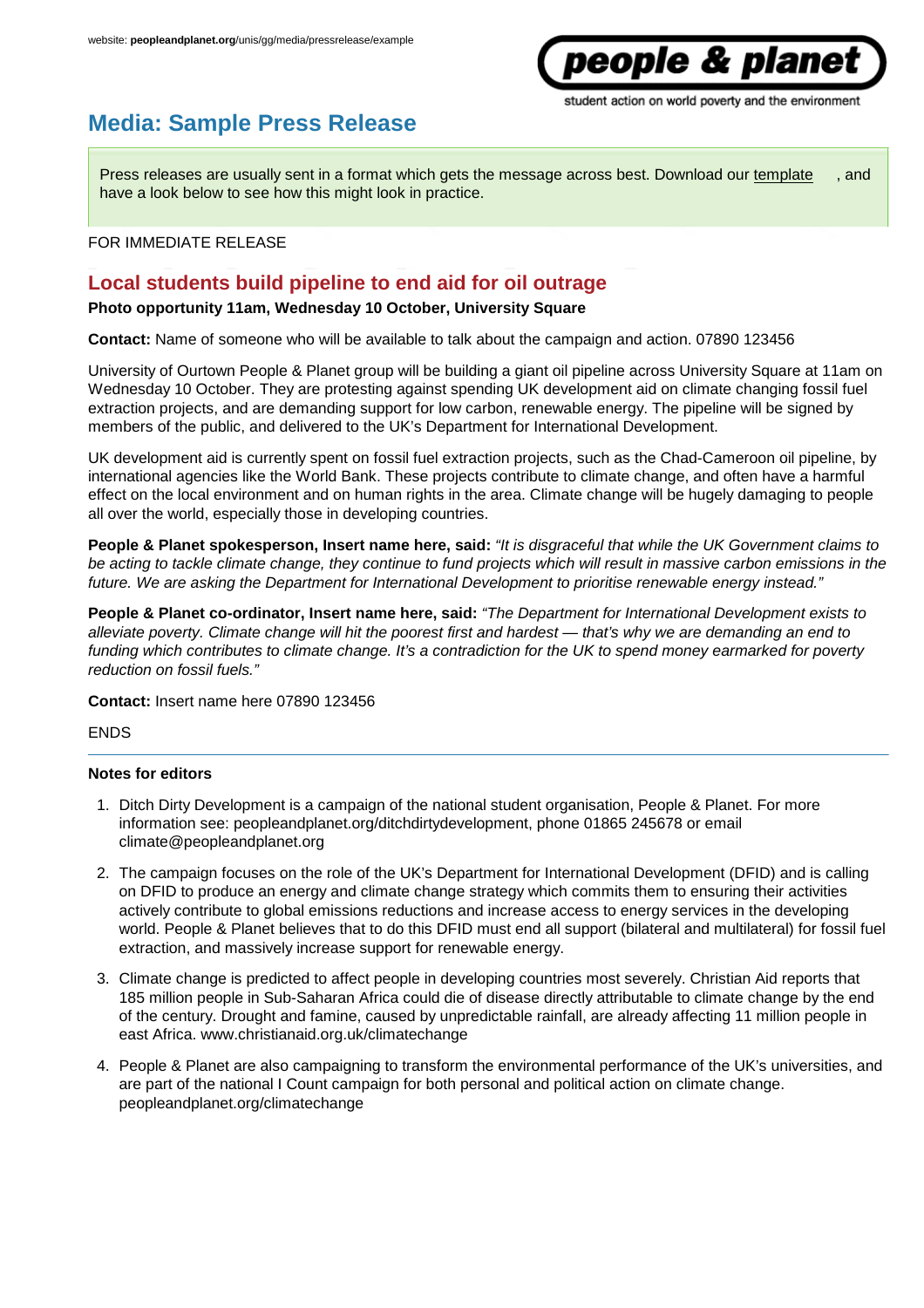

Remember less is more - try to keep what

**Top Tip**

you say to 3 points.

# **Media: Other techniques**

**Here we look at a few other ways of getting your story in the media: letters to the editor; what's on guides; and interviews.**

### **Letters to the Editor**

- **Editors like controversial discussion going on in their letters column**. If you feel they did you or an issue an injustice in an article, take the opportunity to write in and say so.
- **Keep it calm and intelligent** retain the moral high ground by not descending into petty politicking. You just want to seem nice and reasonable.
- **Remember to keep to your core message**, even if they've made countless stupid points you feel desperate to rectify.
- **Always keep the readership of the newspaper in mind** if you are writing to a local paper then global issues must have a local link.
- **Concise, amusing letters that are under 80 words long stand a very good chance of publication.** Don't try and cover too much ground in a short letter. It is better just to make one or two points clearly and emphatically, the editor might choose to cut out your most important point otherwise.
- **Look at the letters page of the publication to find out what the usual style and length is**. There is no single correct style for writing letters; it all depends on the newspaper, the subject and your objectives.
- **Always include your name and address** some papers won't print letters without them. You can ask for your details to be withheld if you like.

### **What's On**

Don't forget the free 'What's On' guide in many papers and on local radio for promoting your events. As a minimum you need to give them the **Date**, **Time**, **Venue**, **Price**, **What's happening** and **Something that sounds fun**

#### **Interviews**

**Always remember that you're in control. You don´t have to give this interview, they've asked for it because they want the news.**

- Think through what you want to say. **Find the 3 most important bits of information** and try to have a fact or two to back them up. Try rehearsing beforehand how to get these 3 points across clearly and succinctly. If they ask you other questions that aren't relevant or are an attempt to divert you - say 'I'm not here to talk about that - I'm here to tell your listeners..'.
- Remember it's not just what you say but **how you say it**. You need to sound suitably passionate, intelligent and knowledgeable. Don't swear, don´t shout and don't rant. **Short firm sentences will get you a long way!**
- If you're worried about the interview, **ask to see the questions in advance**.
- **In a recorded interview, you can ask to give your answer again to make it clearer**.
- If you're on the radio or TV, get someone to tape you and then sit down and honestly appraise it, but don't give yourself too hard a time. Would Joe Public who knows nothing about the subject have understood.
- You're perfectly entitled to **refuse to give interviews to journalists who are likely to twist what you're saying against you.**

Strathclyde University P&P group had their Fairtrade Fashion Show publicised in Scotland's largest 'What's On' guide and a national newspaper after sending in this photo and a press release.